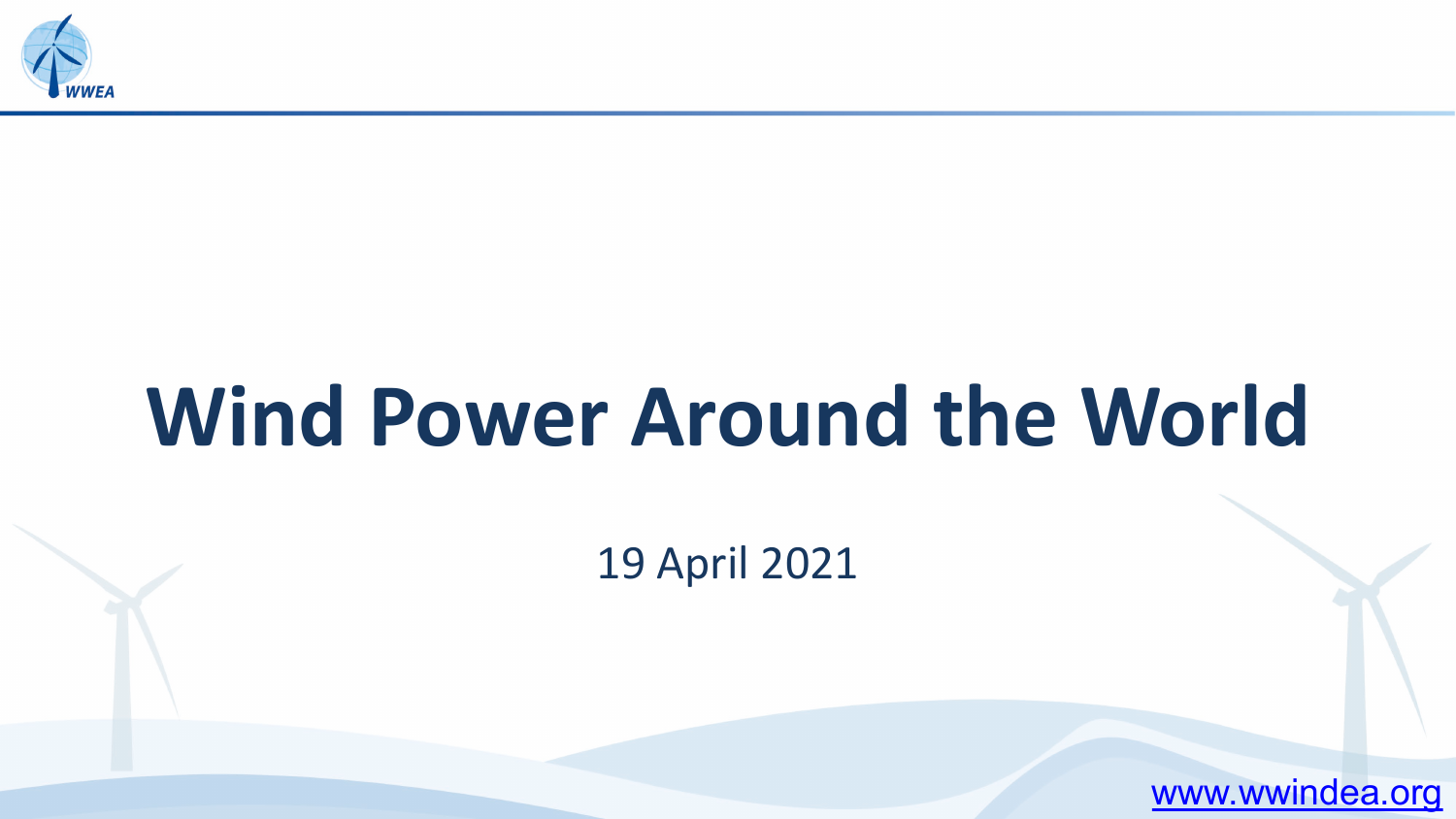

## **Wind Power Worldwide**

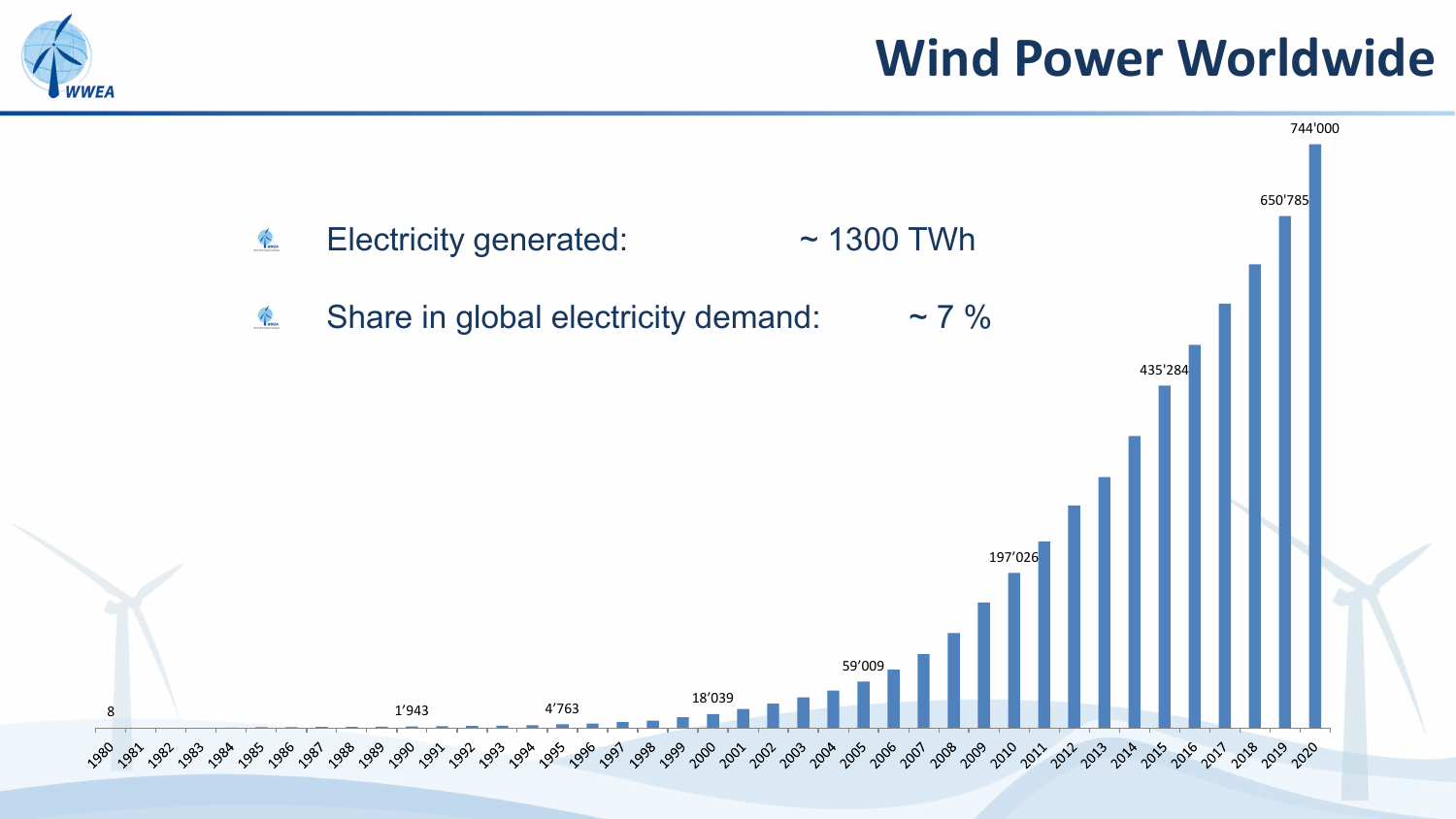

### **Global Market Status**

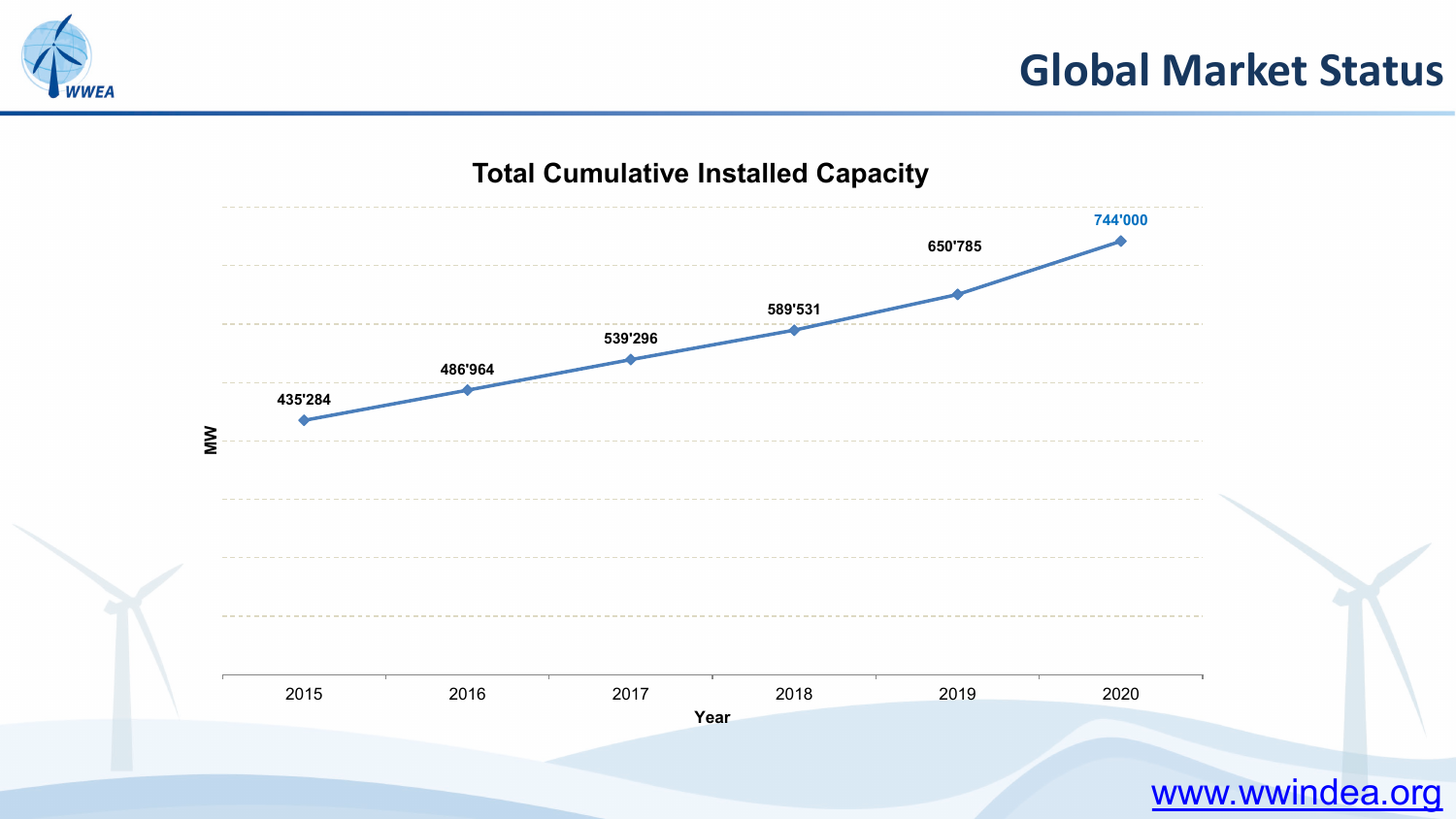

### **Global Market Status**

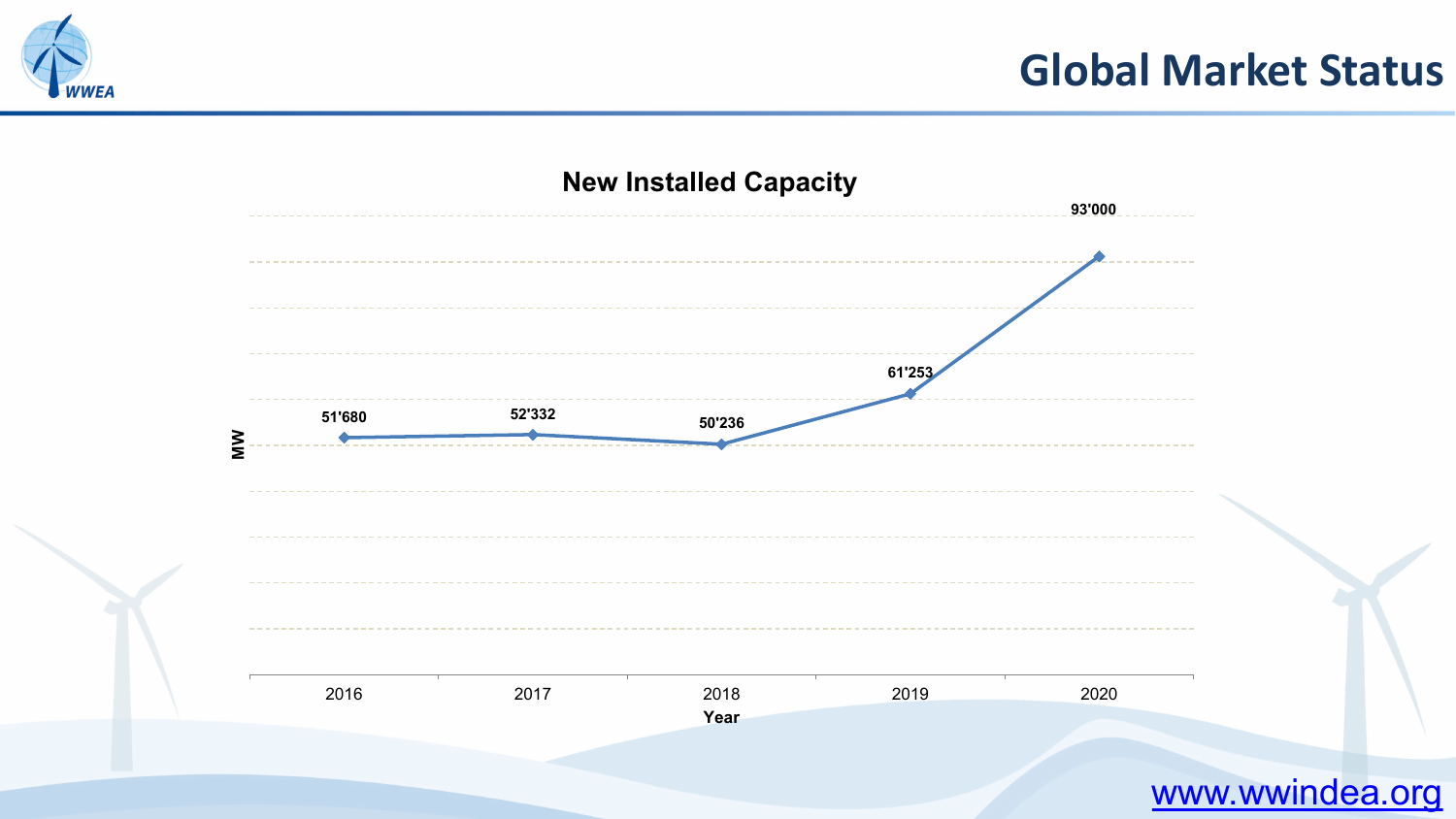

### **Global Market Status**

| <b>Country/Region</b> | 2020    | <b>New Capacity</b><br>2020 | 2019    | 2018    |
|-----------------------|---------|-----------------------------|---------|---------|
| China*                | 290'000 | 52'000                      | 237'029 | 209'529 |
| <b>United States</b>  | 122'328 | 16'895                      | 105'433 | 96'363  |
| Germany               | 62'784  | 1'427                       | 61'357  | 59'313  |
| India                 | 38'625  | 1'096                       | 37'529  | 35'129  |
| Spain                 | 27'446  | 1'638                       | 25'808  | 23'494  |
| <b>United Kingdom</b> | 24'167  | 652                         | 23'515  | 20'743  |
| France*               | 17'949  | 1303                        | 16'646  | 15'313  |
| <b>Brazil</b>         | 18'010  | 2'558                       | 15'452  | 14'707  |
| Canada                | 13'588  | 175                         | 13'413  | 12'816  |
| Italy*                | 10'850  | 280                         | 10'512  | 9'958   |
| Turkey                | 9'305   | 1'249                       | 8'056   | 7'369   |
| Rest of the World*    | 110'000 | 14'000                      | 96'035  | 84'814  |
| Total*                | 744'000 | 93'000                      | 650'785 | 589'547 |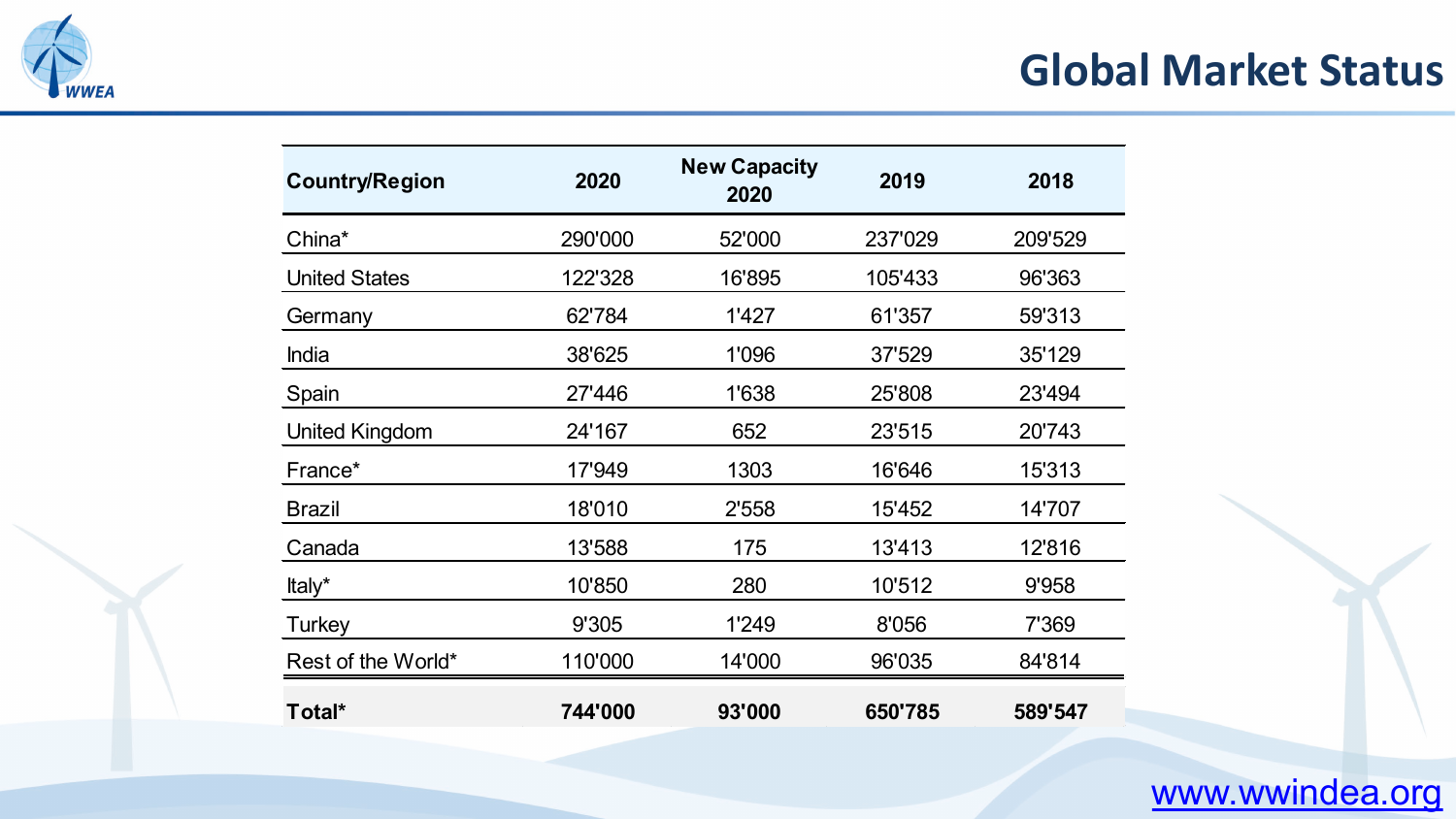

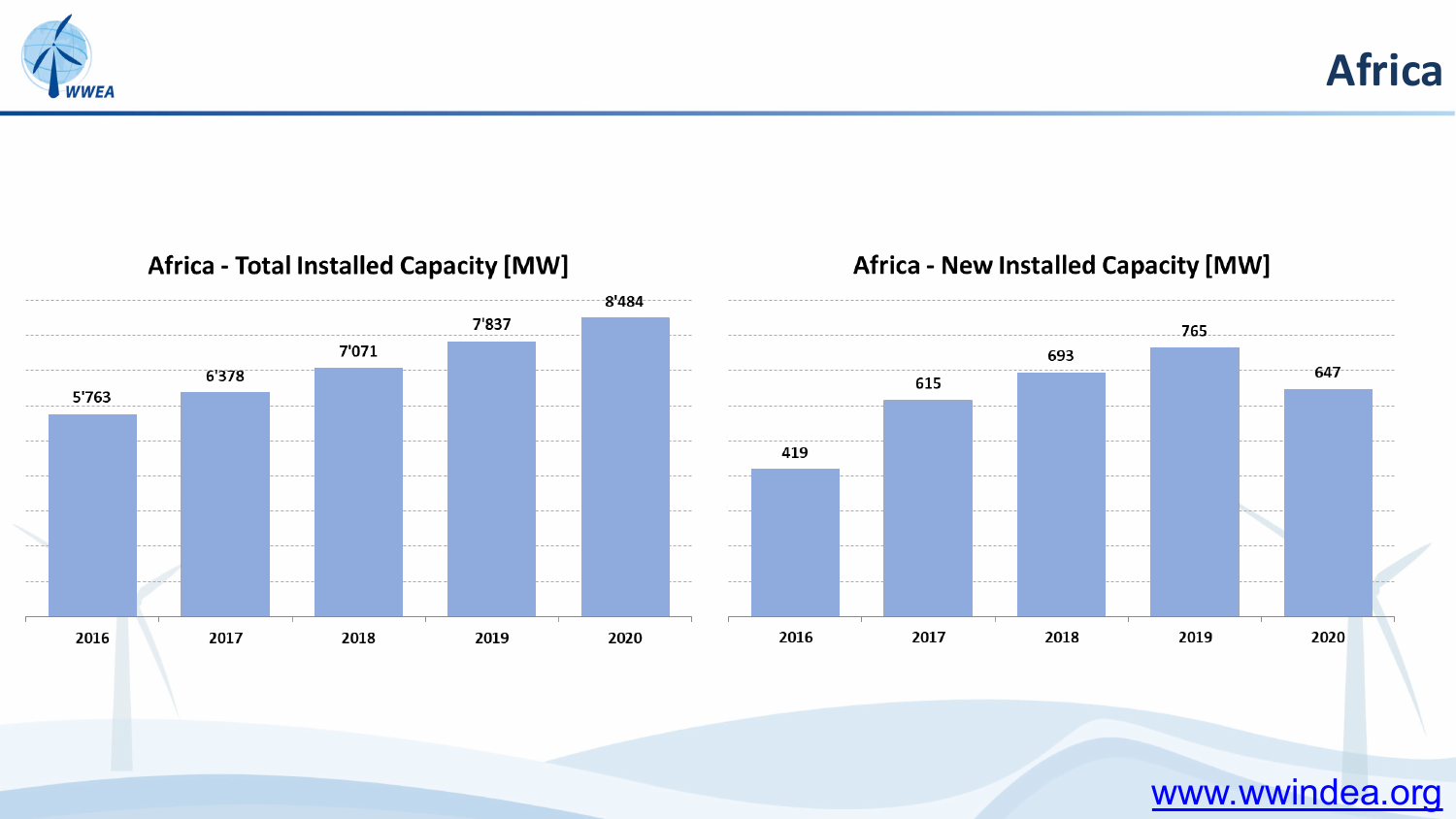



#### Asia & Pacific - Total Installed Capacity [MW]

#### Asia & Pacific - New Installed Capacity [MW]

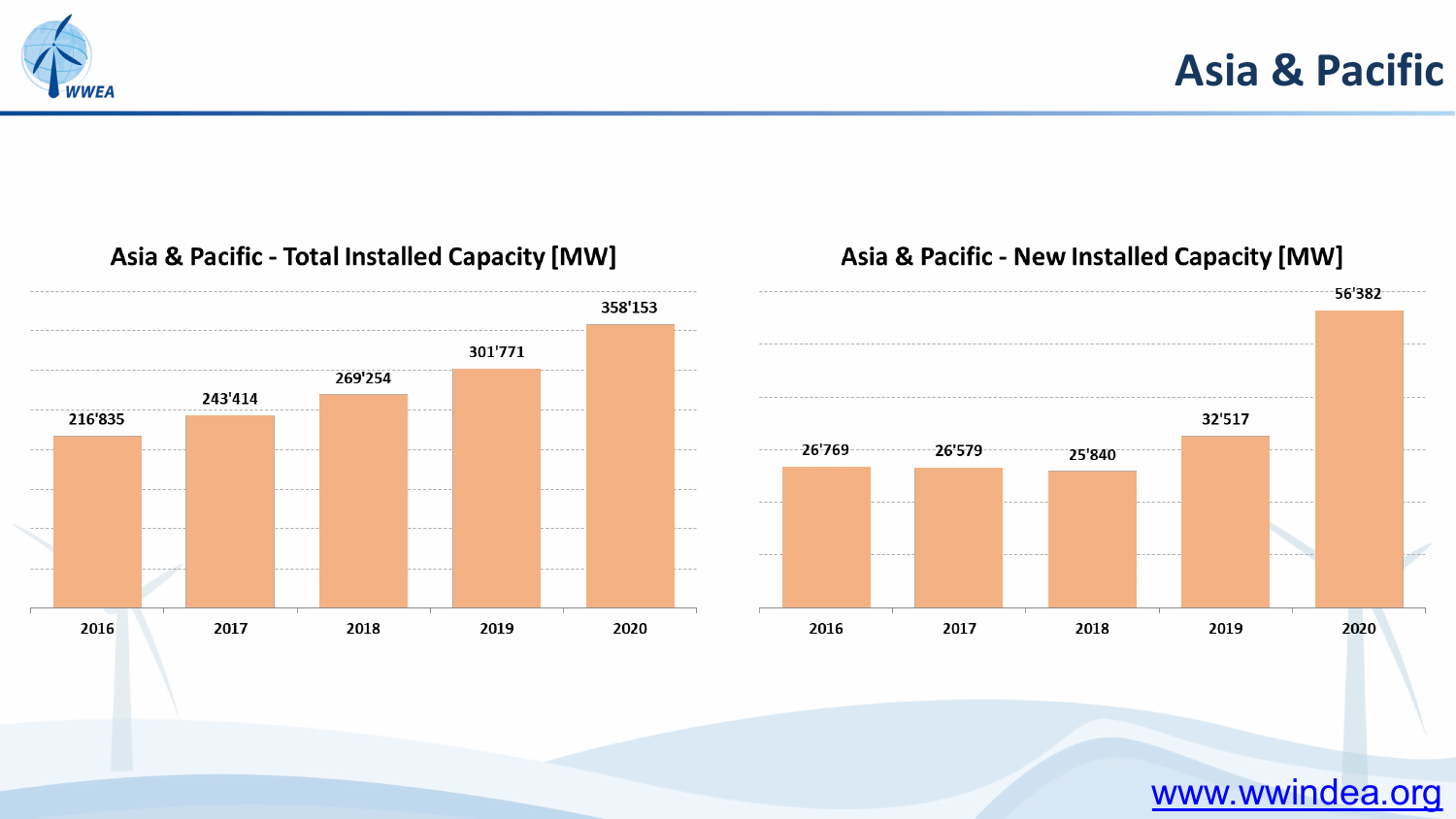

**Europe**

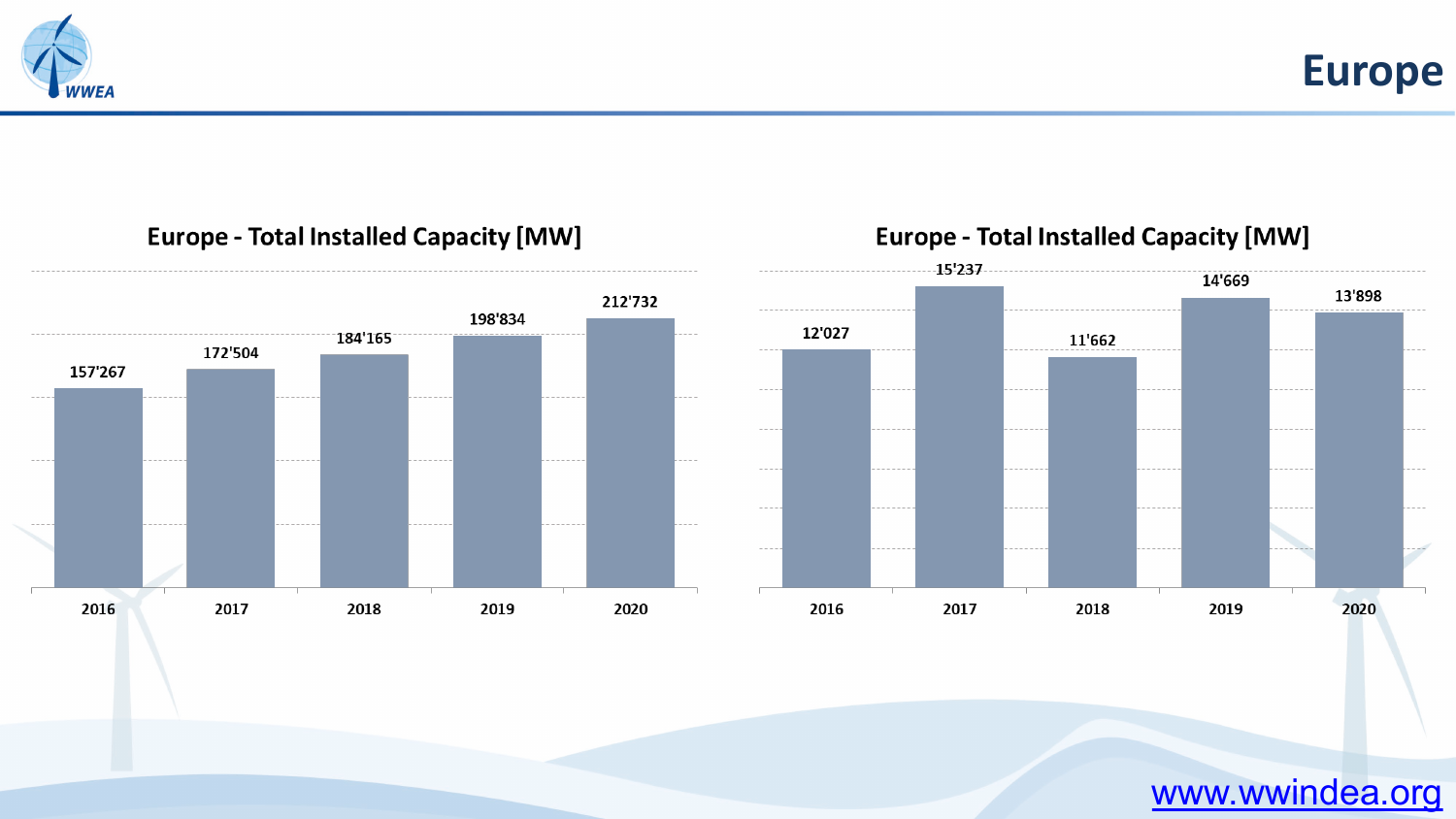



#### **Latin America - Total Installed Capacity [MW]**

#### **Latin America - Total Installed Capacity [MW]**

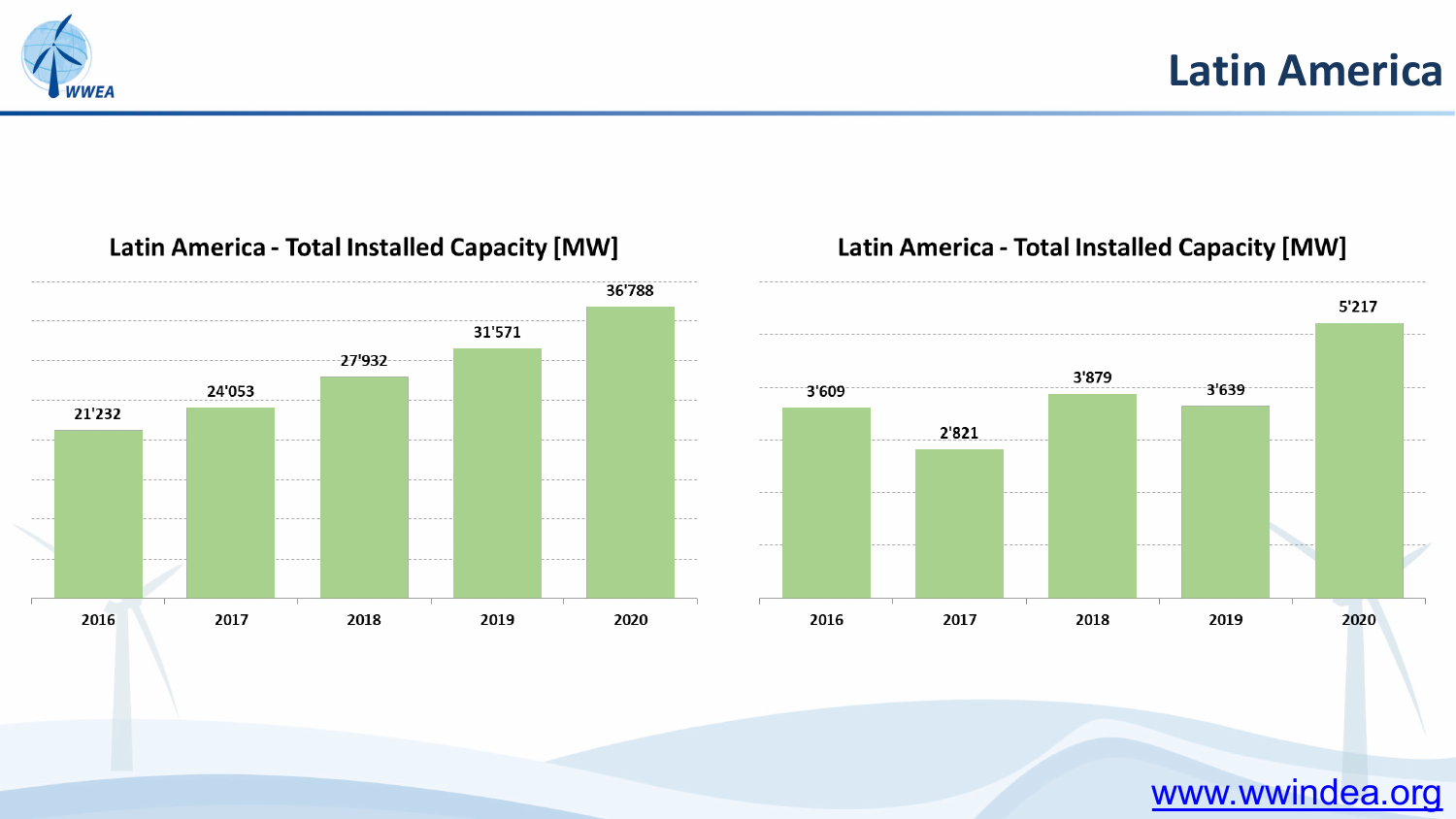### **North America**





**North America - Total Installed Capacity [MW]** 

#### **North America - Total Installed Capacity [MW]**

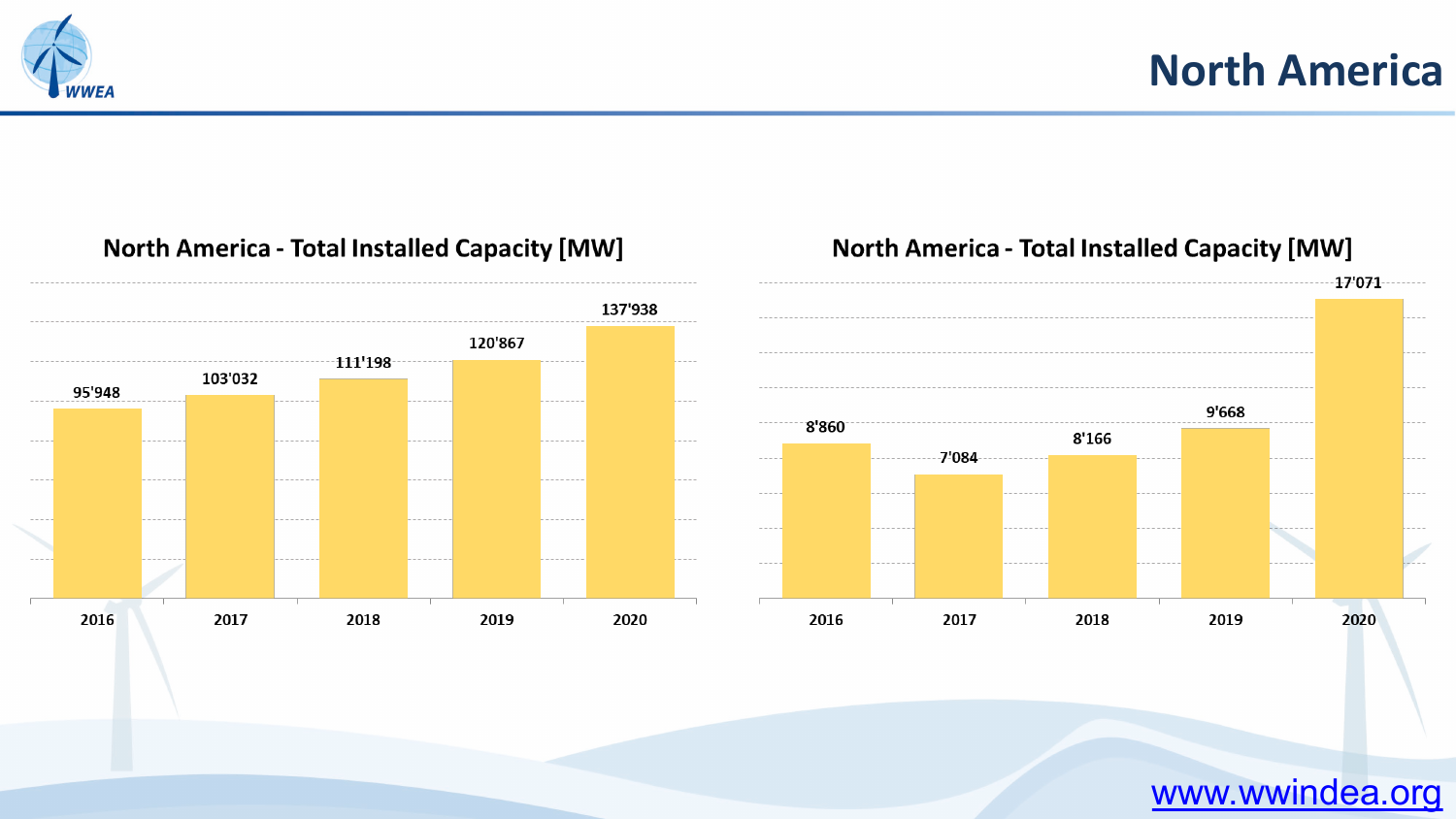

# **Small Wind Market**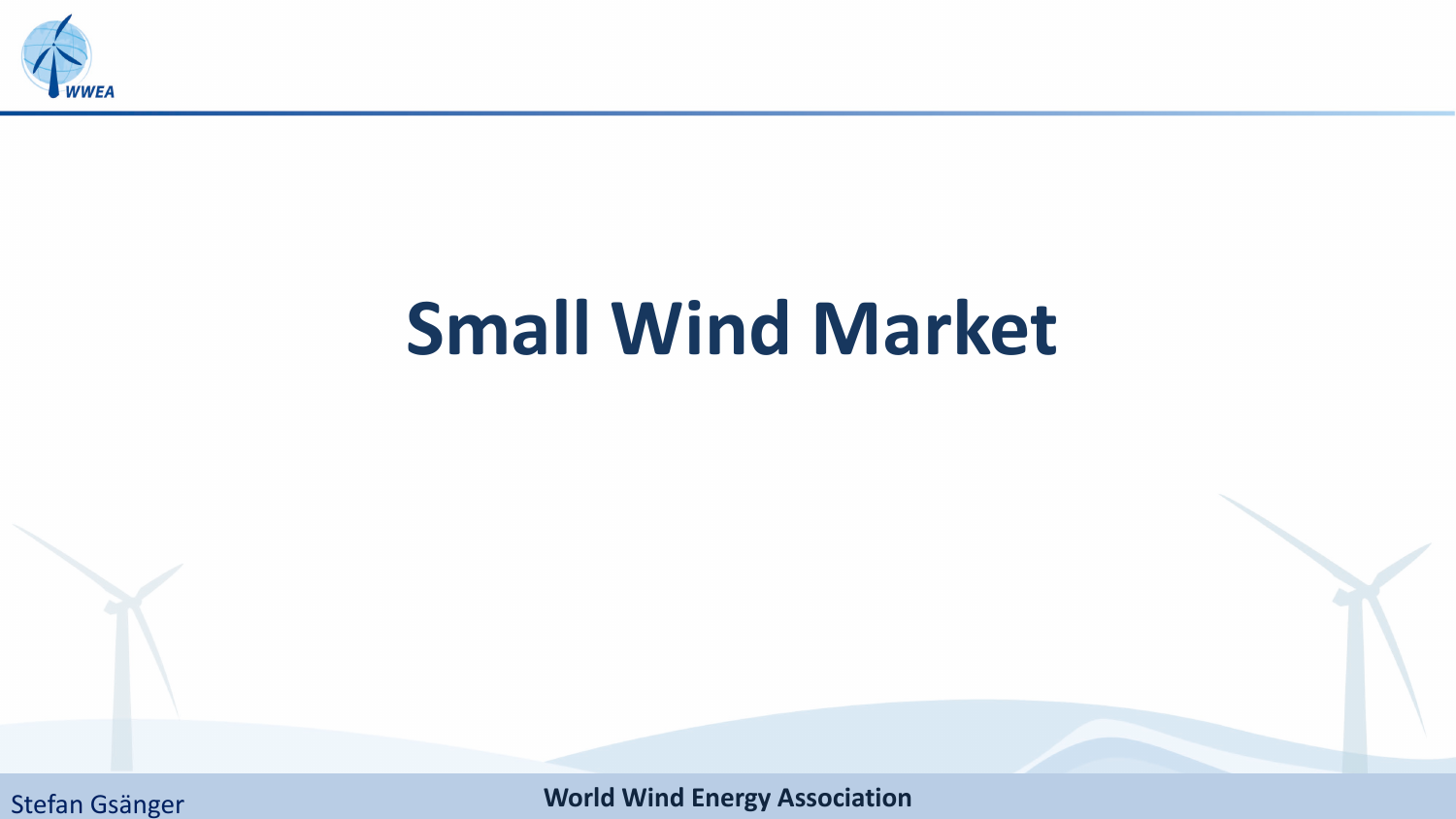

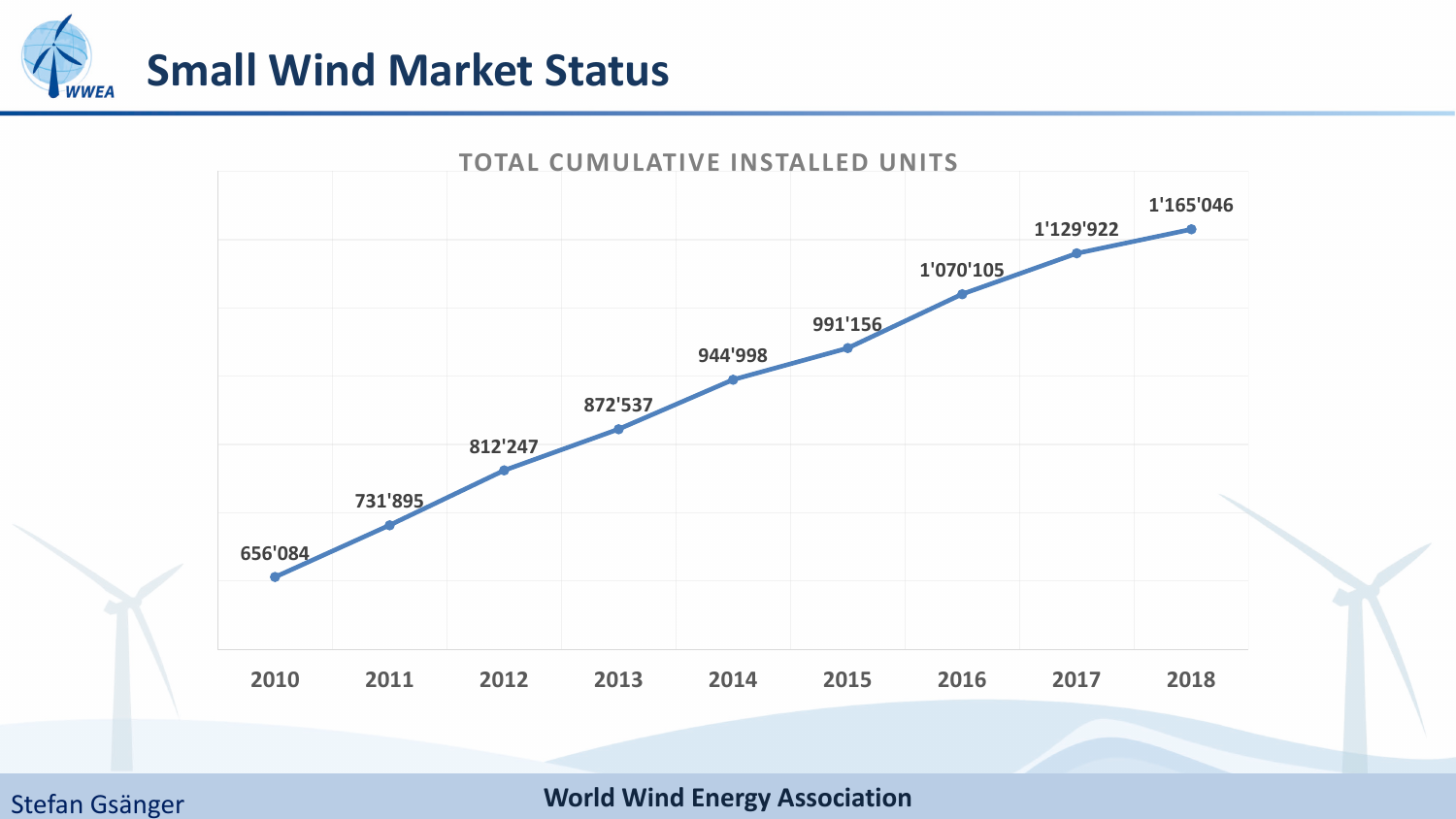

#### **TOTAL INSTALLATIONS**

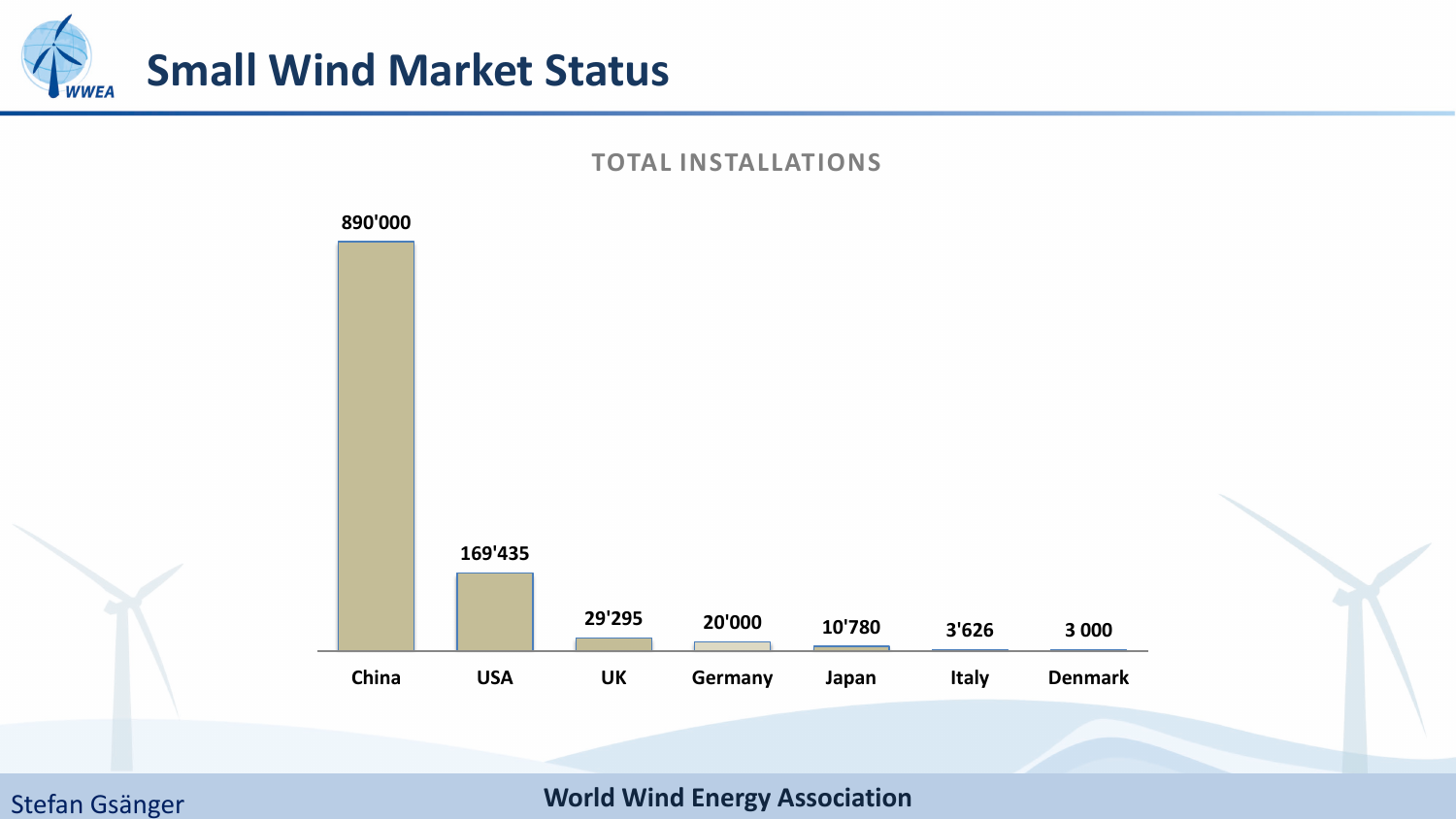

## **Long-term role of wind power:**

# **40-50% of global power supply**